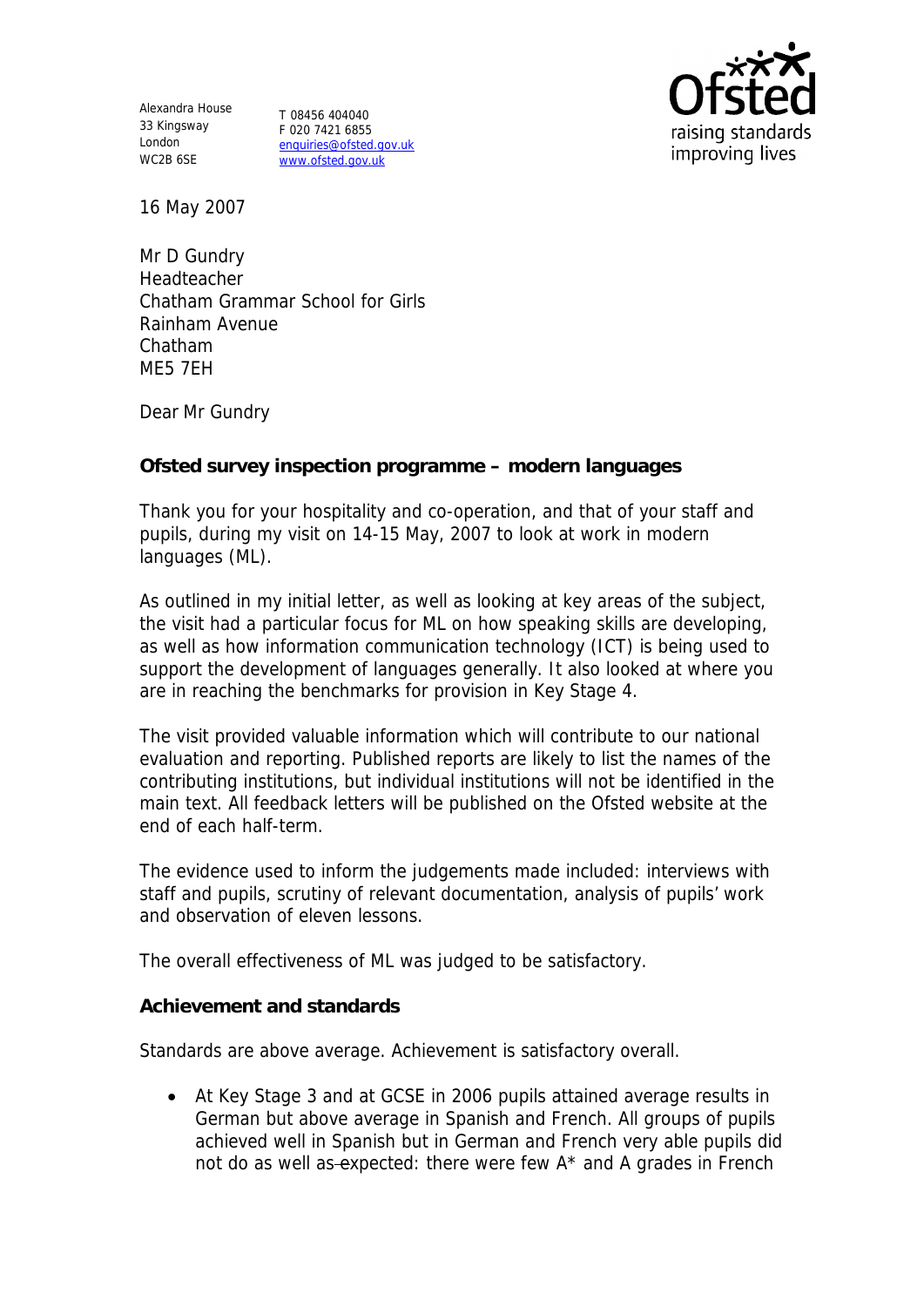and in German only 59% of those who took the GCSE obtained a grade C or above, which was a significant decrease on the figures for 2005.

- At AS and A2 in French, higher attaining pupils achieve well. In A2 in 2006 the majority of the class were higher attaining pupils and they performed particularly well but the few lower attaining pupils underachieved. In German and Spanish numbers were too low to make valid comparisons with national figures but pupils performed as well as the school predicted they should, with able pupils attaining high grades.
- The progress of the pupils currently in school is satisfactory overall. Pupils make good progress in Spanish because tasks are designed to meet the needs of all the pupils. In French pupils are not always given tasks that are sufficiently challenging or made aware of how they can improve their work. In German, a lack of grammatical knowledge sometimes hinders progress.
- In speaking pupils make good progress in all languages. They have good pronunciation and speak fluently and accurately. In Spanish they are often given the right amount of time to think about their answers which results in more pupils volunteering to answer.
- In reading pupils cope well with texts in the text book. In Spanish they are given regular opportunities to read authentic materials and books which have been adapted for learners. They enjoy this and the highest achieving pupils write clearly and well about what they have read, expressing their opinions and recounting the story in their own words, while others use the tick sheets to express their opinions. This system will be introduced in shortly in German.
- In writing in Spanish pupils regularly produce brochures, presentations, and have good links with Spanish pupils, with whom they exchange messages and emails. Gifted and talented pupils are allowed to work on an extended project of their choice and they produce some excellent work, for example describing their school in great depth and using surveys and photos as a stimulus for their work. They write in a range of styles and use complex language and a wide variety of tenses and structures very accurately. In French and German this is less well developed although pupils have links with schools and are encouraged to write to pen-friends abroad, mostly using ICT.
- Current pupils studying AS and A2 are making good progress, producing some excellent work in German, for example, which showed careful, independent research, an ability to write in a range of styles and demonstrated a flair for arguing and persuading.
- Pupils enjoy learning languages but they are not always aware of how languages can be useful to them in the future. They can only name a few jobs such as translator where they might use their language skills, although they understand the importance of being able to communicate when they are on holiday and appreciate that different cultures have different customs.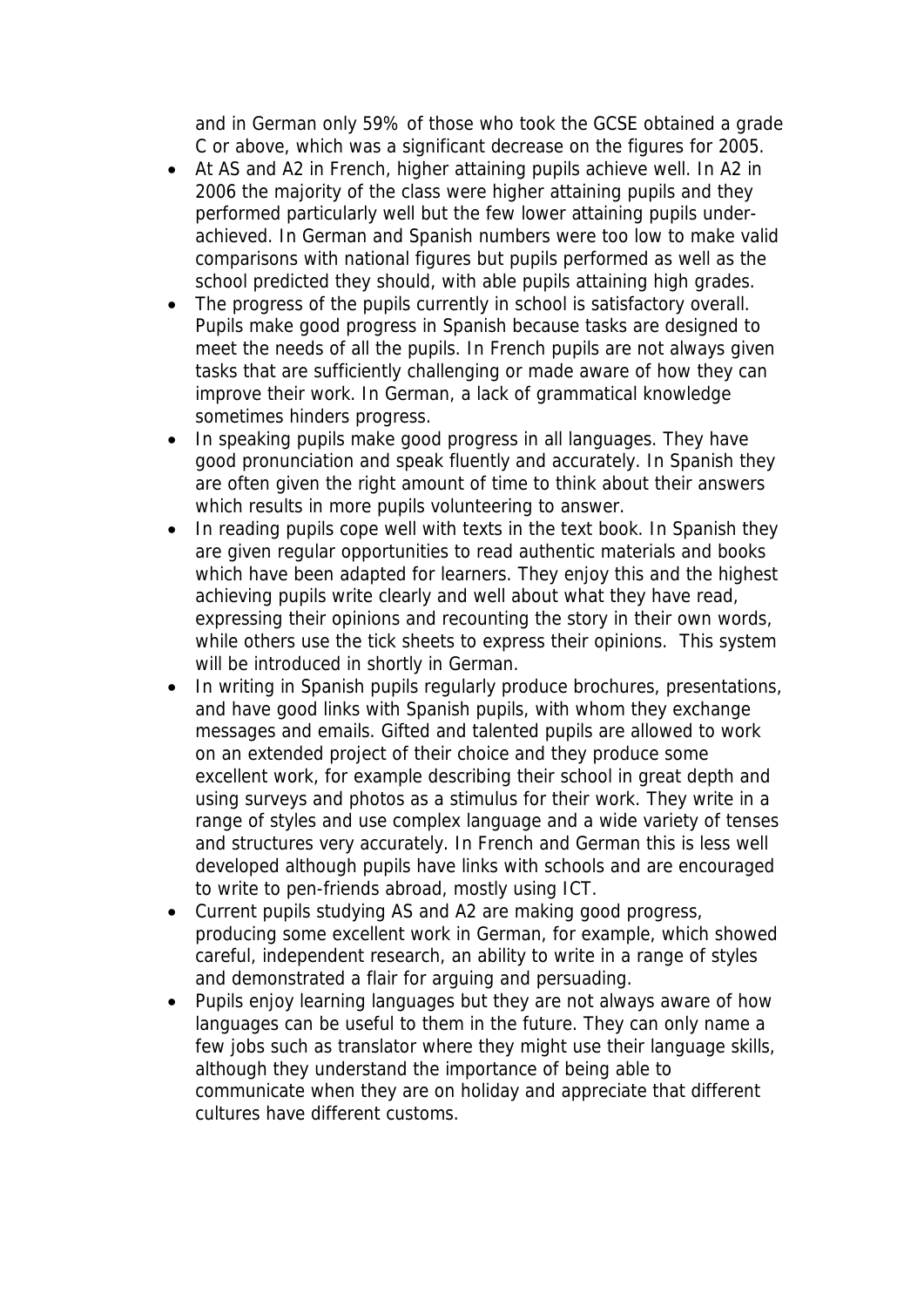**Quality of teaching and learning in ML**

Teaching and learning are satisfactory overall.

- In Spanish, teaching and learning are good. Pupils are given a very varied and rich diet at all Key Stages and the reading programme helps to ensure that their vocabulary is wide and that they are used to dealing with extended texts. In German and French, teaching and learning are satisfactory.
- In all languages pupils use ICT well to develop speaking, with tasks being designed so that they can hear a model dialogue and then produce one themselves. Pupils at all levels, but especially in the sixth form, benefit from being able to take listening tasks home as data files. This means that revision is made much easier for them. Pupils often use an internet forum or email to exchange information with children their own age abroad.
- In lessons pupils regularly have opportunities to speak in pairs and groups, which they enjoy. Pupils say that they prefer lessons when they are allowed to practise speaking and they especially like it when it involves playing games.
- Teachers are well aware of pupils' progress as they keep very good records and are able to track which pupils are doing better or less well than expected. Pupils in Key Stage 3, however, feel that marking is not as helpful as it could be. They do not always know exactly what they have to do to improve even if they know the level at which they are performing. In class there are a few missed opportunities to give pupils very clear criteria for marking their own work.
- Teachers do not consistently use the foreign language in class and so there are some missed opportunities for pupils to hear the language. In French pupils had difficulties with some of the listening tasks they were given because they had not had enough practice.
- Tasks are not always pitched at the correct level and sometimes the pace is too slow. This adversely affects the progress of the higher attaining pupils.
- Pupils have the opportunity communicate with people from other countries both through the internet and on visits and trips. They are well aware of the differences and similarities between the different countries.

## **Quality of curriculum**

The quality of the curriculum is good.

• In Year 7 many pupils arrive with some language skills but as yet the scheme of work has not been adapted to take account of this. Nevertheless, staff from the school are involved with some of the training of primary teachers in local schools and so are aware of what the pupils have learnt. The school has altered its curriculum to ensure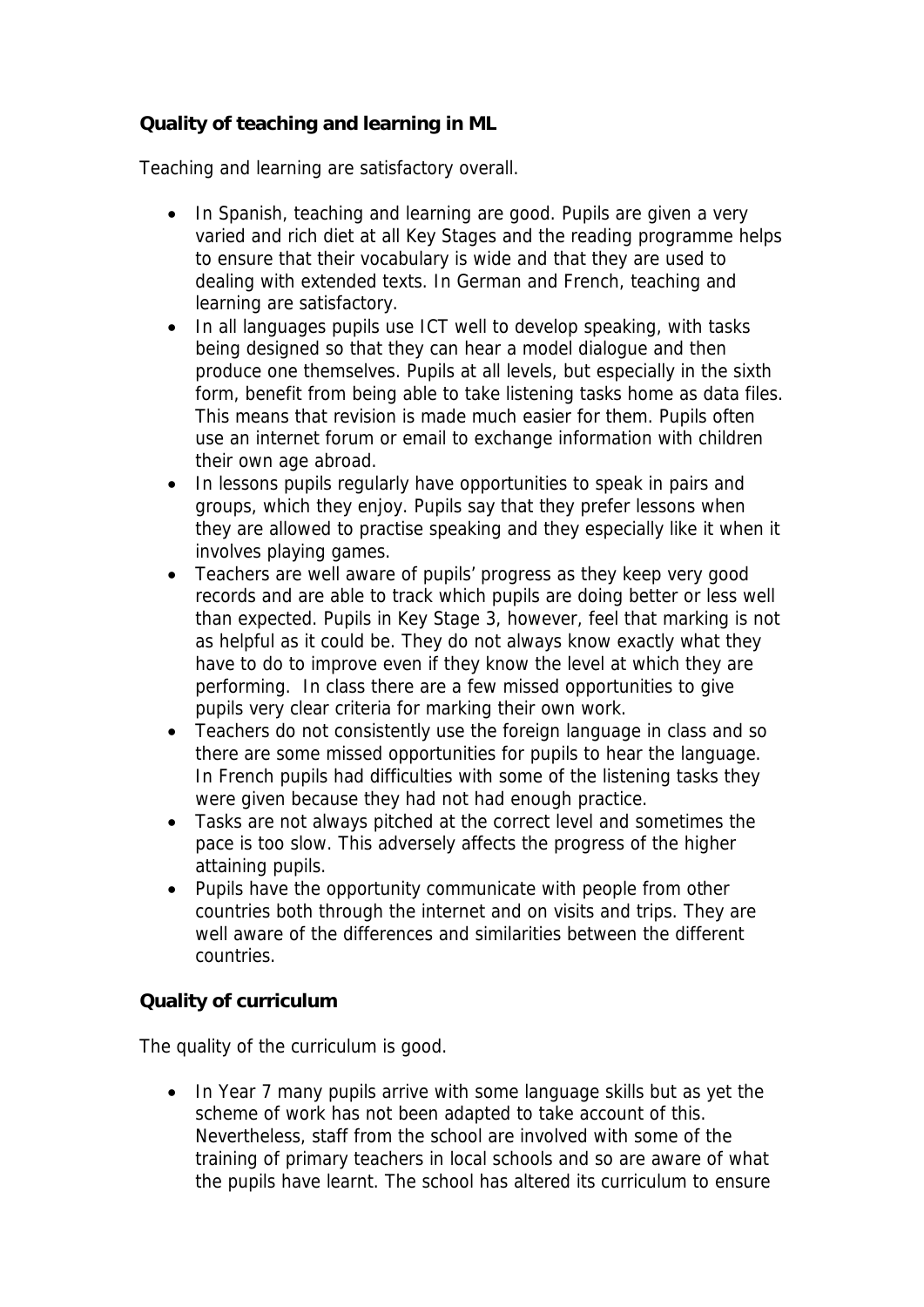that all pupils learn French, German and Spanish for part of the year during Year 7 so that pupils can have the opportunity to progress in any of the three. This system has been effective in ensuring that all pupils experience all three languages before choosing which two to take in Years 8 and 9.

- In Key Stage 4 all pupils have to study one language and about 14% choose to study two languages. There are no alternatives to the GCSE and no pupils are entered early. Numbers for French and Spanish at AS generally reach double figures but numbers for German are typically around three or four. At A2 about half the pupils continue with a language.
- The schemes of work have been adapted since the previous inspection and now all pupils are expected to work in at least three tenses by the end of Year 9 which has raised the levels pupils achieve.
- Pupils in Key Stage 4 and the sixth form often work in the computer room and these tasks are an integral part of their learning, supporting the development of speaking and listening in particular. In Key Stage 3 pupils do not get as much access to computers until half way through the final term so their speaking and listening skills are less well developed.
- There is a good scheme to help pupils read for pleasure in Spanish and this is being planned for German.
- Extra curricular provision is good, especially for Spanish. Every year about 40 pupils from Years 9 to 13 go on a study trip to Spain and return with much improved spoken skills and an understanding of the Spanish way of life. A large group of pupils is also involved in a British Council funded project to forge links with Spain; pupils from both countries have exchanged information and used an internet forum to communicate regularly. Most of the sixth form students studying German do a work shadowing programme in Germany and pupils lower down the school take part in trips every other year. In French there is a day trip for pupils in Year 7.
- There are clubs every week to help pupils who are not making as much progress as would be expected and these are successful, especially in Spanish and for pupils in all languages in Key Stage 4. Pupils in the sixth form help with younger pupils, both at these clubs and by working with pupils in the primary schools.

**Leadership and management of ML**

Leadership and management are satisfactory overall.

• In Spanish leadership and management are good. There has been excellent progress since the previous inspection. Results have risen consistently and pupils achieve well. The quality of the teaching is much improved and there is a careful focus on encouraging pupils to read for pleasure and to communicate with Spanish people.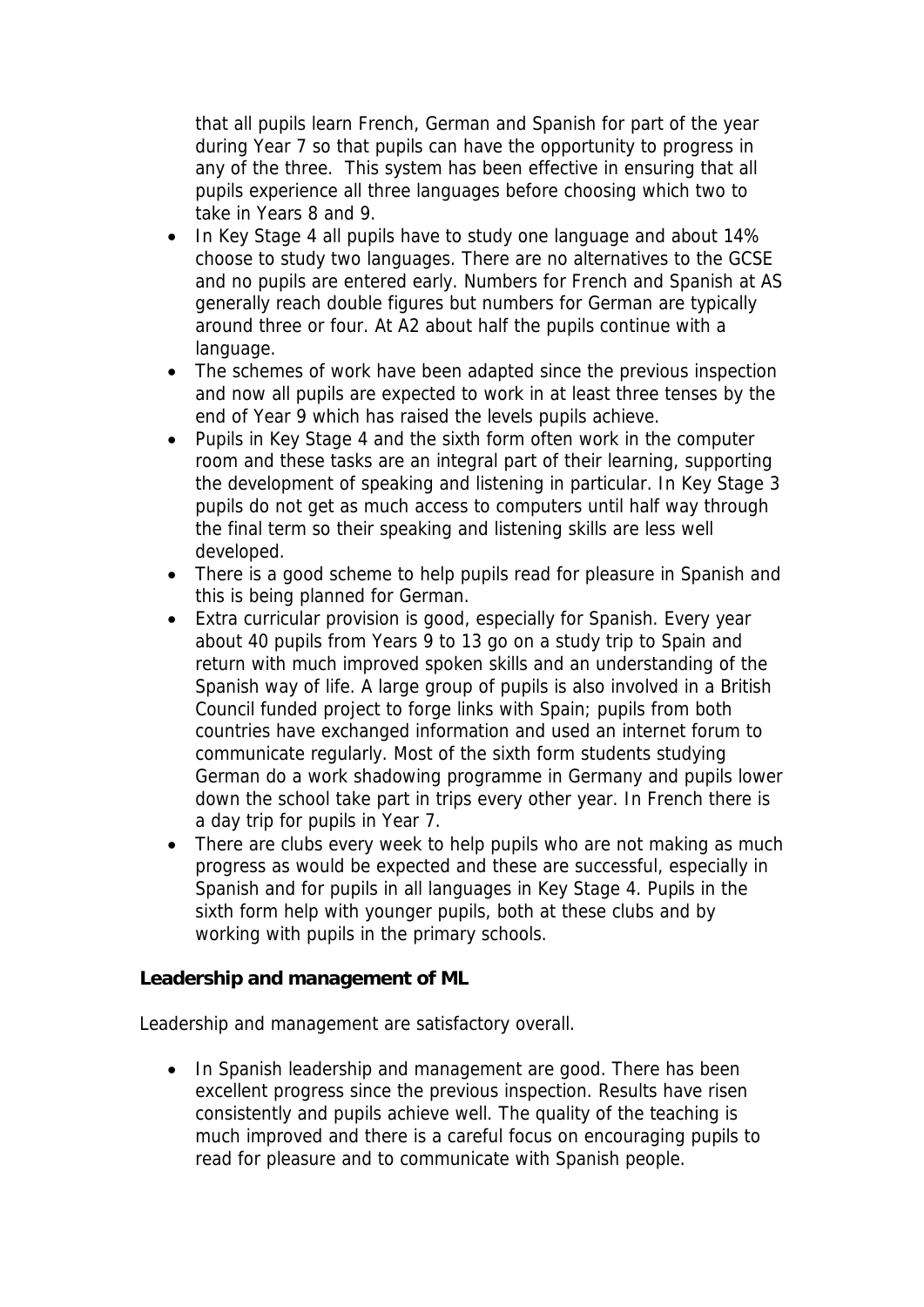- In French and German leadership and management are satisfactory. Results have fluctuated over the past three years. In French the drop in the percentage of pupils achieving the highest grades was very marked in 2006. In German results also fell overall but these pupils also achieved lower grades in their other subjects.
- The department tracks the progress of individual pupils well but does not always use this to give an overview of whole cohort strengths and weaknesses, for example in reading or listening, or to spot trends in groups of pupils such as higher attaining pupils.
- Self-evaluation is accurate but the key areas for development are not always reflected precisely enough in departmental planning.
- There is strong support for languages from the senior management team who make it compulsory for all pupils to take two languages in Years 8 and 9 and at least one during Key Stage 4.

**How close the school is to reaching the benchmarks for language take-up in Key Stage 4**

 All pupils take at least one language from a choice of French, German and Spanish in Key Stage 4 and about 14% take two languages. This figure has remained stable over the past few years.

**The development of speaking skills**

Pupils develop good speaking skills.

- Pupils have good pronunciation when speaking the language because they are following a good model from the teacher and are often expected to work from memory. They get regular opportunities to practise speaking and they particularly enjoy the pair work and group work which form part of almost very lesson. The trips and visits also contribute to developing pupils' spoken skills.
- Pupils have the opportunity to perform during assemblies which helps to build their confidence in speaking. Pupils also have opportunities to take part in drama workshops in all languages, which they enjoy.
- ICT is very well used to enable pupils to speak more often because they use headphones with microphones to record their voices individually. They also listen to model answers and are able to work on this at home as they can transfer the data easily. Pupils are encouraged to use presentation software when speaking and this helps them to structure their talks clearly.
- There is currently no Foreign Language Assistant which means that pupils in the sixth form do not have as much opportunity as they would like to practise their speaking.